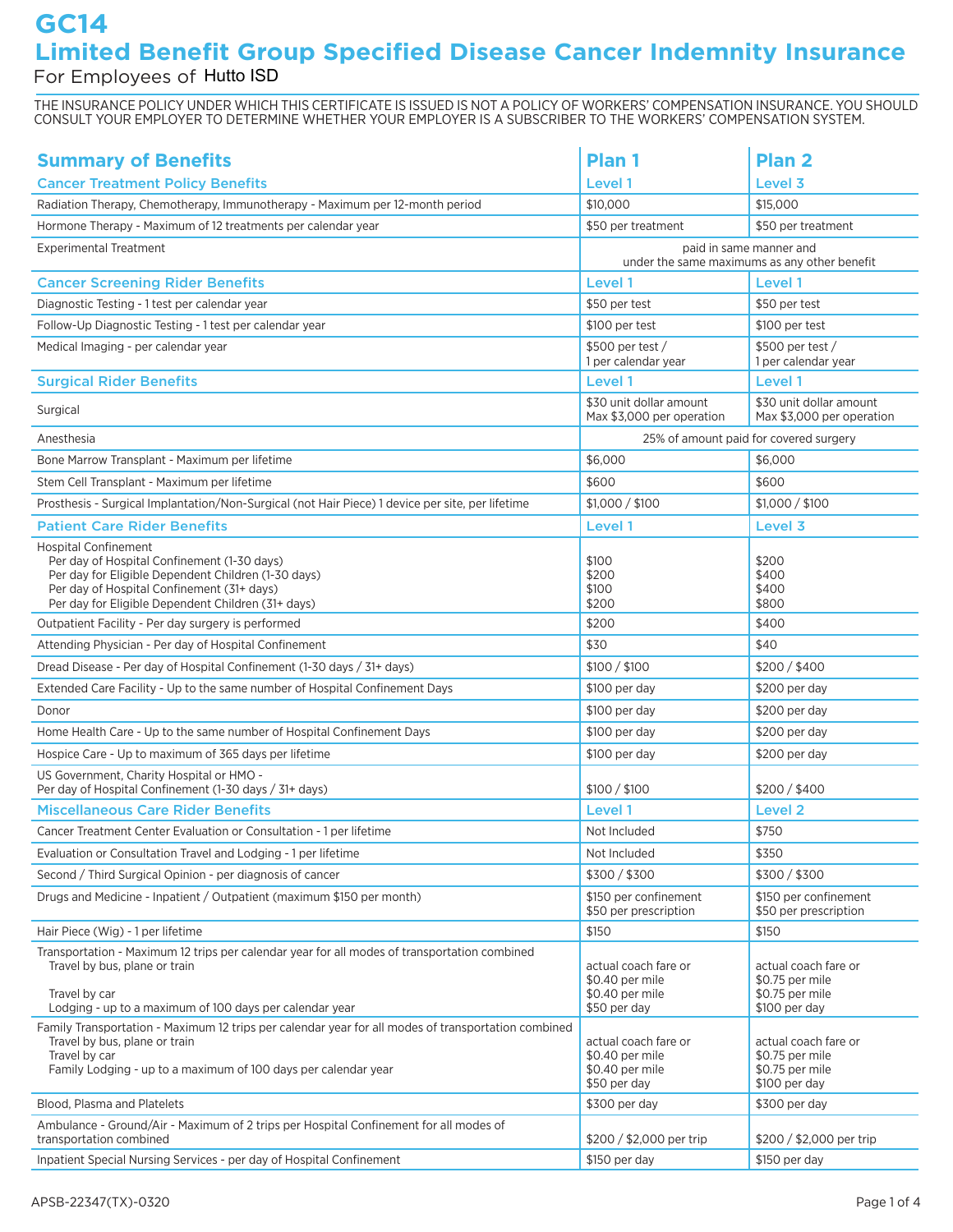### **GC 14 Limited Benefit Group Specified Disease Cancer Indemnity Insurance**

| Miscellaneous Care Rider Benefits Con't.                                                                            | Level 1                  | <b>Level 2</b>           |  |
|---------------------------------------------------------------------------------------------------------------------|--------------------------|--------------------------|--|
| Outpatient Special Nursing Services - Up to same number of Hospital Confinement days                                | \$150 per day            | \$150 per day            |  |
| Medical Equipment - Maximum of 1 benefit per calendar year                                                          | Not Included             | \$150                    |  |
| Physical, Occupational, Speech, Audio Therapy & Psychotherapy / Maximum per calendar year                           | \$25 per visit / \$1,000 | \$25 per visit / \$1,000 |  |
| Waiver of Premium                                                                                                   | <b>Waive Premium</b>     | <b>Waive Premium</b>     |  |
| <b>Internal Cancer First Occurrence Rider Benefits</b>                                                              | Level 1                  | <b>Level 2</b>           |  |
| Lump Sum Benefit - Maximum 1 per Covered Person per lifetime                                                        | \$2,500                  | \$5,000                  |  |
| Lump Sum for Eligible Dependent Children - Maximum 1 per Covered Person per lifetime                                | \$3,750                  | \$7,500                  |  |
| <b>Hospital Intensive Care Unit Rider Benefits</b>                                                                  | Level 1                  | Lvel 1                   |  |
| Intensive Care Unit                                                                                                 | \$600 per day            | \$600 per day            |  |
| Step Down Unit - Maximum of 45 days per Confinement for any combination of Intensive Care Unit<br>or Step Down Unit | \$300 per day            | \$300 per day            |  |

### Total Monthly Premiums by Plan\*\*

| <b>Issue Ages</b> | <b>Individual</b> |                   | <b>Individual &amp; Spouse</b> |                   | 1 Parent Family |                   | 2 Parent Family |                   |
|-------------------|-------------------|-------------------|--------------------------------|-------------------|-----------------|-------------------|-----------------|-------------------|
|                   | Plan 1            | Plan <sub>2</sub> | Plan 1                         | Plan <sub>2</sub> | Plan 1          | Plan <sub>2</sub> | Plan            | Plan <sub>2</sub> |
| $18 +$            | \$19.80           | \$27.54           | \$41.70                        | \$58.04           | \$25.78         | \$35.36           | \$47.62         | \$65.86           |

\*\*Total premium includes the Plan selected and any applicable rider premium. Premiums are subject to increase with notice. The premium and amount of benefits vary dependent upon the Plan selected at time of application.

Benefits are only payable following a diagnosis of cancer for a loss incurred for the treatment of cancer while covered under the policy. A charge must be incurred for benefits to be payable. When coverage terminates for loss incurred after the coverage termination date, our obligation to pay benefits also terminates for a specified disease that manifested itself while the person was covered under the policy. All benefits are subject to the benefit maximums.

### **Cancer Treatment Benefits**

#### **Eligibility**

You and your eligible dependents are eligible to be insured under this certificate if you and your eligible dependents meet our underwriting rules and you are actively at work with the policyholder and qualify for coverage as defined in the master application. A covered person is a person who is eligible for coverage under the certificate and for whom the coverage is in force. An eligible dependent means your lawful spouse; your natural, adopted or stepchild who is under the age of 26; and/or any child under the age of 26 who is under your charge, care and control, and who has been placed in your home for adoption, or for whom you are a party in a suit in which adoption of the child is sought; or any child under the age of 26 for whom you must provide medical support under an order issued under Chapter 154 of the Texas Family Code, or enforceable by a court in Texas; or grandchildren under the age of 26 if those grandchildren are your dependents for federal income tax purposes at the time application for coverage of the grandchild is made.

#### Limitations and Exclusions

No benefits will be paid for any of the following: treatment by any program engaged in research that does not meet the definition of experimental treatment; or losses or medical expenses incurred prior to the covered person's effective date regardless of when specified disease was diagnosed.

#### Only Loss for Cancer

The policy pays only for loss resulting from definitive cancer treatment including direct extension, metastatic spread or recurrence. Proof must be submitted to support each claim. The policy also covers other conditions or diseases directly caused by cancer or the treatment of cancer. The policy does not cover any other disease, sickness or incapacity which existed prior to the diagnosis of cancer, even though after contracting cancer it may have been complicated, aggravated or affected by cancer or the treatment of cancer.

#### Pre-Existing Condition Exclusion

No benefits are payable for any loss incurred during the pre-existing condition exclusion period, following the covered person's effective date as the result of a pre-existing condition. Pre-existing conditions specifically named or described as excluded in any part of the policy are never covered. If any change to coverage after the certificate effective date results in an increase or addition to coverage, incontestability and pre-existing condition exclusion for such increase will be based on the effective date of such increase.

#### Termination of Certificate

Insurance coverage under the certificate and any attached riders will end on the earliest of these dates: the date the policy terminates; the end of the grace period if the premium remains unpaid; the date insurance has ceased on all persons covered under this certificate; the end of the certificate month in which the policyholder requests to terminate this coverage; the date you no longer qualify as an insured; or the date of your death.

#### Termination of Coverage

Insurance coverage for a covered person under the certificate and any attached riders for a covered person will end as follows: the date the policy terminates; the date the certificate terminates; the end of the grace period if the premium remains unpaid; the end of the certificate month in which the policyholder requests to terminate the coverage for an eligible dependent; the date a covered person no longer qualifies as an insured or eligible dependent; or the date of the covered person's death.

We may end the coverage of any Covered Person who submits a fraudulent claim.

### **Cancer Screening Benefits** Limitations and Exclusions

No benefits will be paid for any of the following: treatment by any program engaged in research that does not meet the definition of experimental treatment; losses or medical expenses incurred prior to the covered person's effective date of this rider; or loss incurred during the pre-existing condition exclusion period following the covered person's effective date of this rider as a result of a pre-existing condition.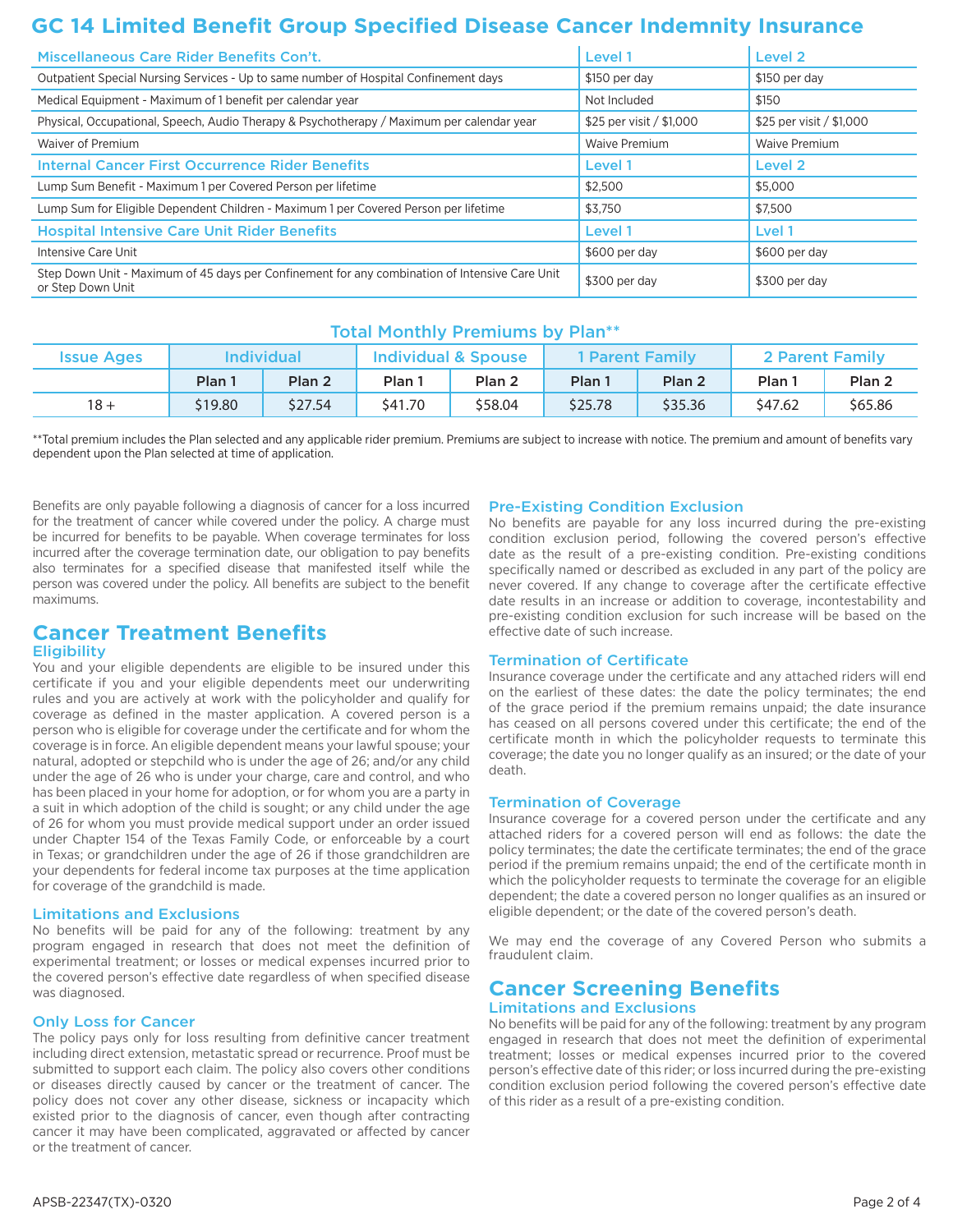# **Surgical Benefits**

#### Limitations and Exclusions

No benefits will be paid for any of the following: treatment by any program engaged in research that does not meet the definition of experimental treatment; losses or medical expenses incurred prior to the covered person's effective date of this rider regardless of when a specified disease was diagnosed; or loss incurred during the pre-existing condition exclusion period following the covered person's effective date of this rider as a result of a pre-existing condition.

# **Patient Care Benefits**

#### Limitations and Exclusions

No benefits will be paid for any of the following: treatment by any program engaged in research that does not meet the definition of experimental treatment; losses or medical expenses incurred prior to the covered person's effective date of this rider regardless of when a specified disease was diagnosed; or loss incurred during the pre-existing condition exclusion period following the covered person's effective date of this rider as a result of a pre-existing condition.

#### Only Loss for Cancer or Dread Disease

Pays only for loss resulting from definitive cancer treatment including direct extension, metastatic spread or recurrence. Proof must be submitted to support each claim. This rider also covers other conditions or diseases directly caused by cancer or the treatment of cancer. This rider does not cover any other disease, sickness or incapacity which existed prior to the diagnosis of cancer, even though after contracting cancer it may have been complicated, aggravated or affected by cancer or the treatment of cancer except for conditions specifically provided in the dread disease benefit.

A hospital is not an institution, or part thereof, used as: a place of rehabilitation, a place for rest or for the aged, a nursing or convalescent home, a long-term nursing unit or geriatrics ward, or an extended care facility for the care of convalescent, rehabilitative or ambulatory patients.

### **Miscellaneous Benefits**

#### Waiver of Premium

When the certificate is in force and you become disabled, we will waive all premiums due including premiums for any riders attached to the certificate. Disability must be due to cancer and occur while receiving treatment for such cancer.

You must remain disabled for 60 continuous days before this benefit will begin. The waiver of premium will begin on the next premium due date following the 60 consecutive days of disability. This benefit will continue for as long as you remain disabled until the earliest of either of the following: the date you are no longer disabled; the date coverage ends according to the termination provisions in the certificate; or the date coverage ends according to the termination provisions in this rider. Proof of disability must be provided for each new period of disability before a new waiver of premium benefit is payable.

#### Limitations and Exclusions

No benefits will be paid for any of the following: treatment by any program engaged in research that does not meet the definition of experimental treatment; losses or medical expenses incurred prior to the covered person's effective date of this rider regardless of when a specified disease was diagnosed; or loss incurred during the pre-existing condition exclusion period following the covered person's effective date of this rider as a result of a pre-existing condition.

### **Termination of Cancer Screening, Surgical, Patient Care & Miscellaneous Benefit Riders**

The above listed rider(s) will terminate and coverage will end for all covered persons on the earliest of: the end of the grace period if the premium for the rider remains unpaid; the date the policy or certificate to which the rider is attached terminates; the end of the certificate month in which APL receives a request from the policyholder to terminate the rider; or the date of your death. Coverage on an eligible dependent terminates under the rider when such person ceases to meet the definition of eligible dependent.

### **Internal Cancer First Occurrence Benefits**

Pays a lump sum benefit amount when a covered person receives a first diagnosis of internal cancer. Only one benefit per covered person, per lifetime is payable under this benefit and the lump sum benefit amount will reduce by 50% at age 70.

#### Limitations and Exclusions

We will not pay benefits for a diagnosis of internal cancer received outside the territorial limits of the United States or a metastasis to a new site of any cancer diagnosed prior to the covered person's effective date, as this is not considered a first diagnosis of an internal cancer.

#### Pre-Existing Condition Exclusion

No benefits are payable for any loss incurred during the pre-existing condition exclusion period following the covered person's effective date of this rider as the result of a pre-existing condition.

#### Termination

This rider will terminate and coverage will end for all covered persons on the earliest of any of the following: the end of the grace period if the premium for this rider remains unpaid; the date the policy or certificate to which this rider is attached terminates; the end of the certificate month in which we receive a request from the policyholder to terminate this rider; the date of covered person's death or the date the lump sum benefit amount for internal cancer has been paid for all covered persons under this rider. Coverage on an eligible dependent terminates under this rider when such person ceases to meet the definition of eligible dependent.

### **Heart Attack/Stroke First Occurrence Benefits**

Pays a lump sum benefit amount when a covered person receives a first diagnosis of heart attack or stroke. Only one benefit per covered person per lifetime is payable under this benefit and the lump sum benefit amount will reduce by 50% at age 70.

#### Limitations and Exclusions

We will not pay benefits for any loss caused by or resulting from any of the following: intentionally self-inflicted bodily injury, suicide or attempted suicide, whether sane or insane; alcoholism or drug addiction; any act of war, declared or undeclared, or any act related to war, or active service in the armed forces, or military service for any country at war (if coverage is suspended for any covered person during a period of military service, we will refund the pro-rata portion of any premium paid for any such covered person upon receipt of the policyholder's written request); participation in any activity or event while intoxicated or under the influence of any narcotic unless administered by a physician or taken according to the physician's instructions; or participation in, or attempting to participate in, a felony, riot or insurrection (a felony is defined by the law of the jurisdiction in which the activity takes place).

#### Pre-Existing Condition Exclusion

No benefits are payable for any loss incurred during the pre-existing condition exclusion period following the covered person's effective date of this rider as the result of a Pre-Existing Condition.

#### **Termination**

This rider will terminate and coverage will end for all covered persons on the earliest of any of the following: the end of the grace period if the premium for this rider remains unpaid; the date the policy or certificate to which this rider is attached terminates; the end of the certificate month in which we receive a request from the policyholder to terminate this rider; the date of a covered person's death or the date the lump sum benefit amount for heart attack or stroke has been paid for all covered persons under this rider. Coverage on an eligible dependent terminates under this rider when such person ceases to meet the definition of eligible dependent, as defined in the policy.